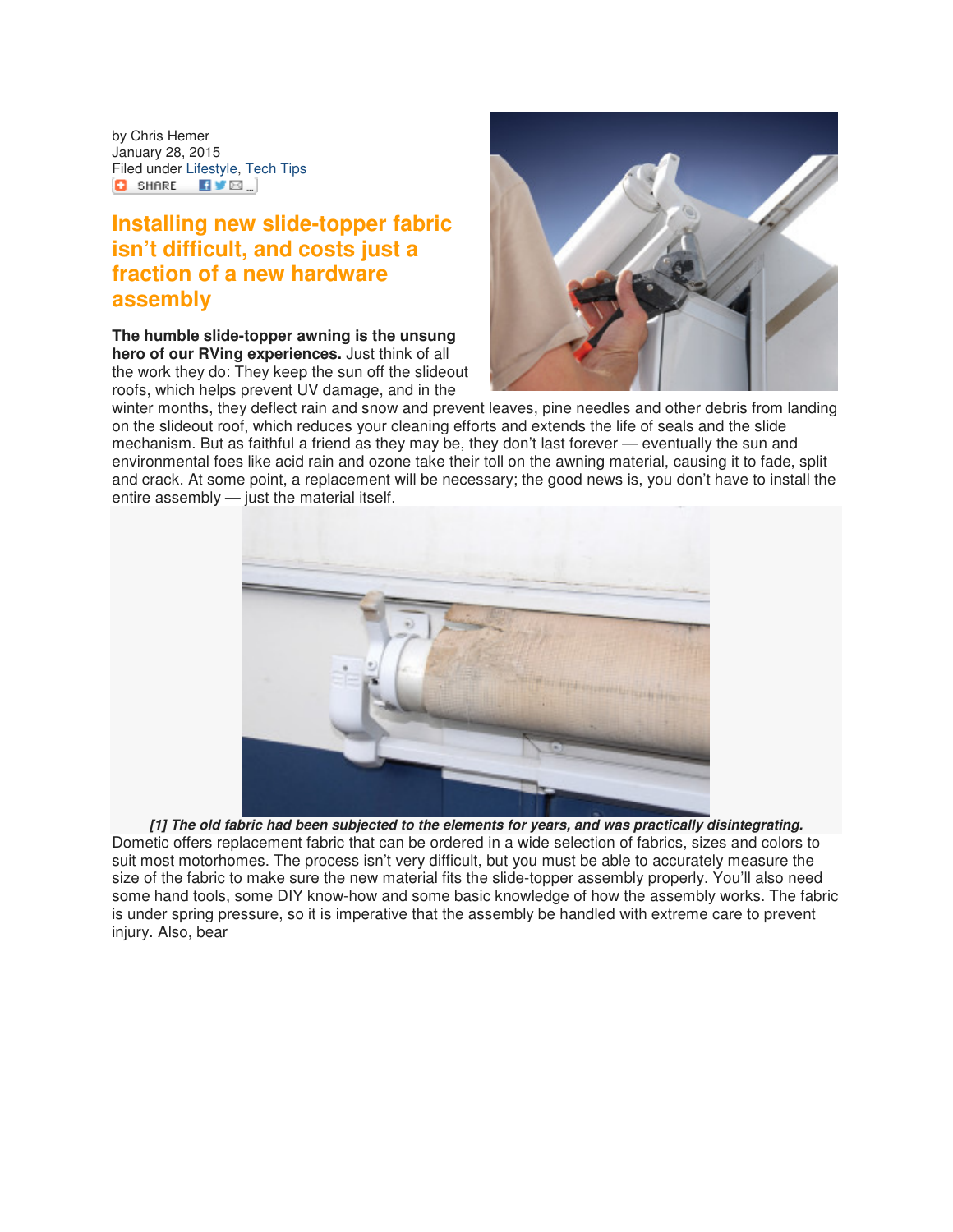

**[2] Rather than slide the old fabric out of the rail, the easiest way is to just cut it with a knife. The slideout was deployed a few inches to create tension in the fabric, after which it was very easy to cut.** in mind that the material can be quite cumbersome to handle on your own, so it's probably a good idea to ask an adventurous friend for some help with this one.

We recently installed new slideout-topper fabric on a 2005 Itasca motorhome that has spent its life in Southern California and was stored outdoors. The fabric had deteriorated to the point that it was no longer functional, which naturally put a damper on any camping trips last summer. We ordered three rolls of material for the varying sizes on the coach, which were installed in about two



**[3] Next, loosen the screws that secure the fabric to the roof rail.**

hours per awning.

If an installation such as this one is beyond the scope of your abilities, have no fear — a qualified RV repair center or Camping World can do the work for you. And the good news is, you won't have to wait for a special-order size to arrive; Dometic recently began offering bulk SlideTopper fabric to its dealers, which comes in a dispenser box and can be rolled out and cut to the desired width. The material comes with pre-installed poly cords and is available in black and white. So unless you need a special color, make sure to contact your dealer first before ordering custom fabric if you plan to have the replacement material installed for you. Figure around \$400 for the fabric and labor for each slide-out topper.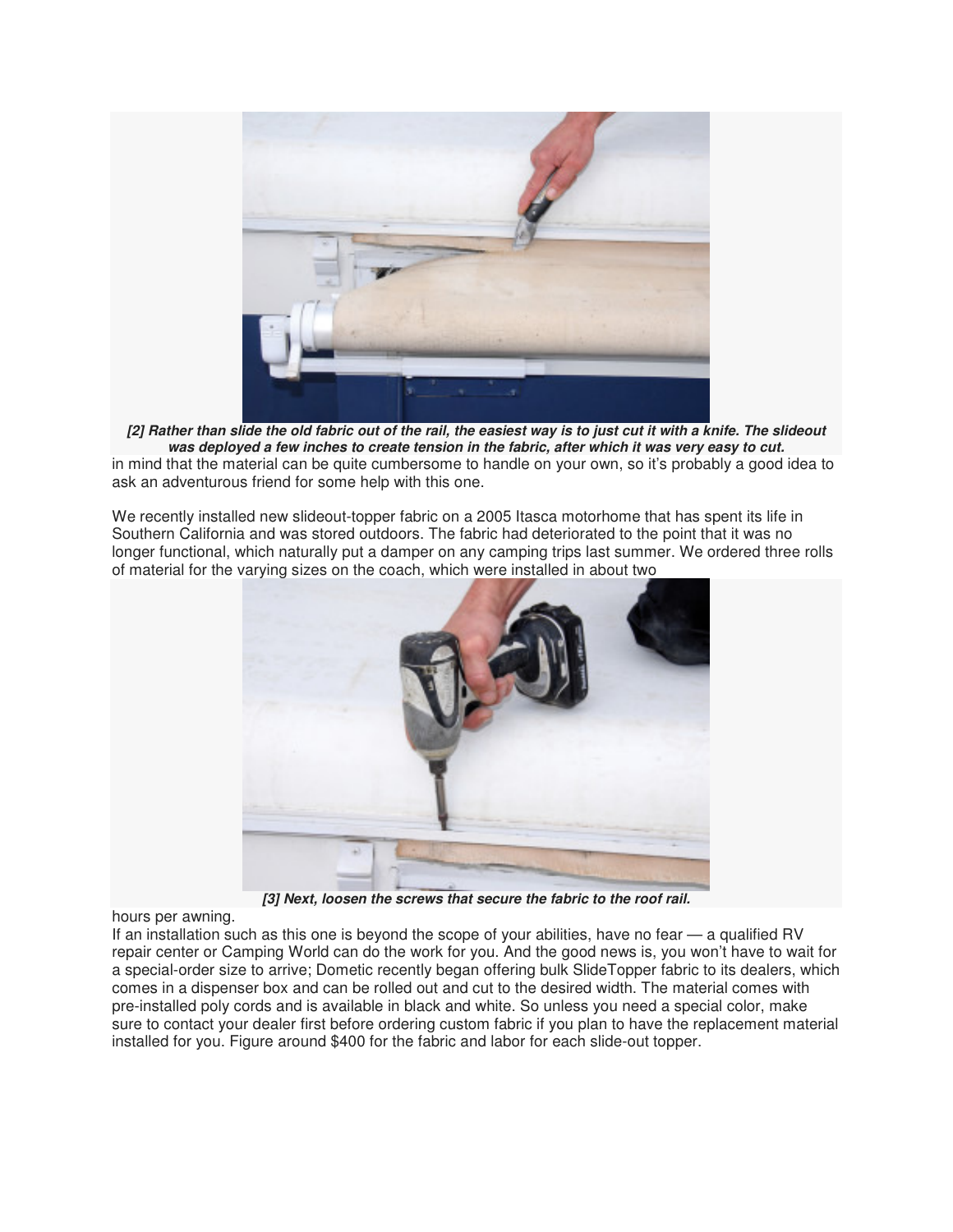

**Then [4] slide the remaining piece of fragment out.**





**[6] With help from a friend, the tube assembly can now be removed. Even with the rivets drilled out, it might take some wiggling to get the tube free. Hold the tube arm tightly and carefully unwind it, counting the number of revolutions until there is no more tension in the spring. Make sure you mark the direction before unwinding. You'll have to wind the new material on with roughly the same number of revolutions.**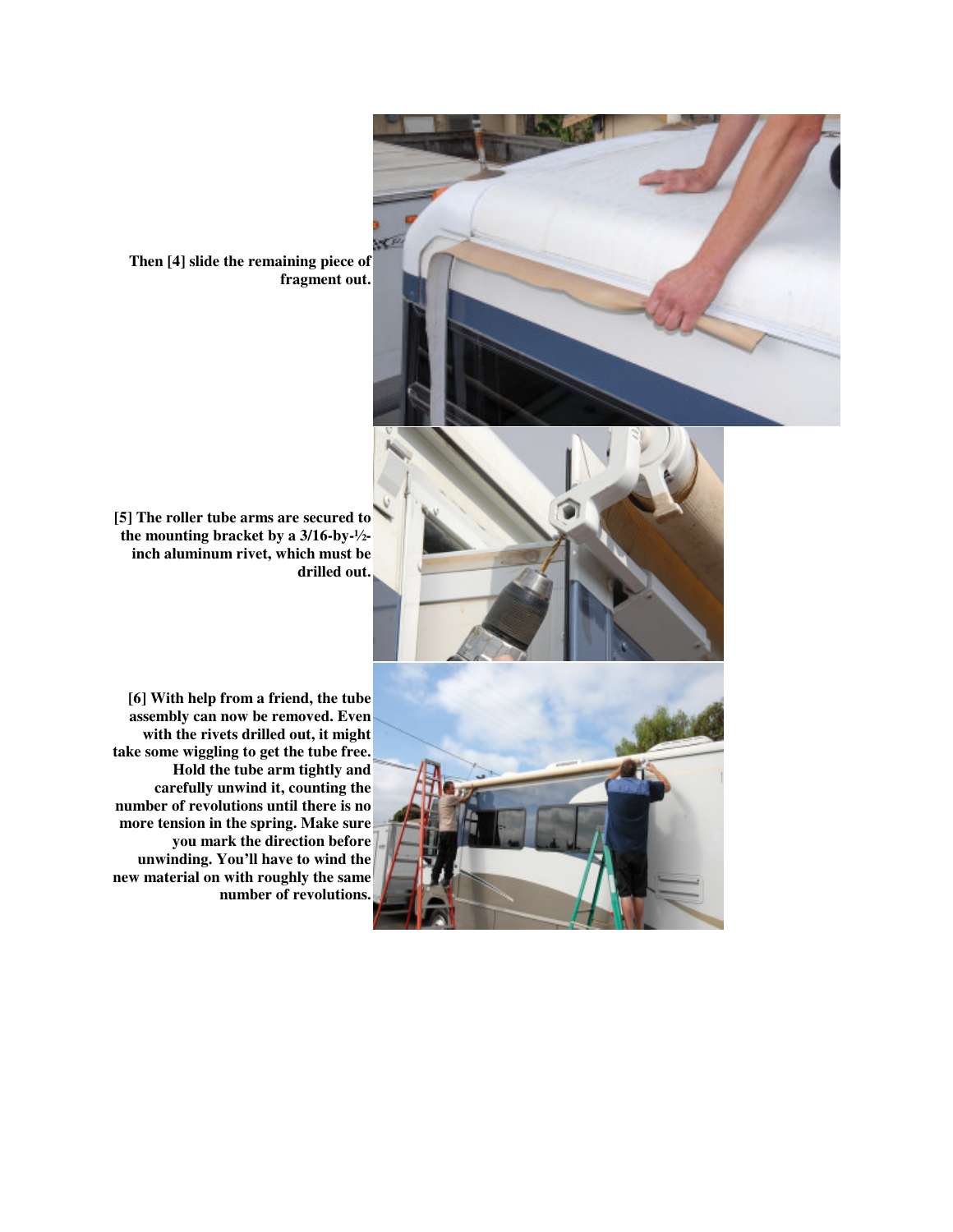

**[7] With the assembly safely on the ground, the old material can be removed from the slot in the tube.**

**[8] Lay the tube on top of the old material to keep it clean, then feed the material into the slot in the tube.**

**[9] Wind the arm the same number of revolutions as when it came off (in this case, about eight revolutions) then reinstall it on the octagonal bracket. It might be useful to add one or two more winds because the springs get weaker over a period of time.**